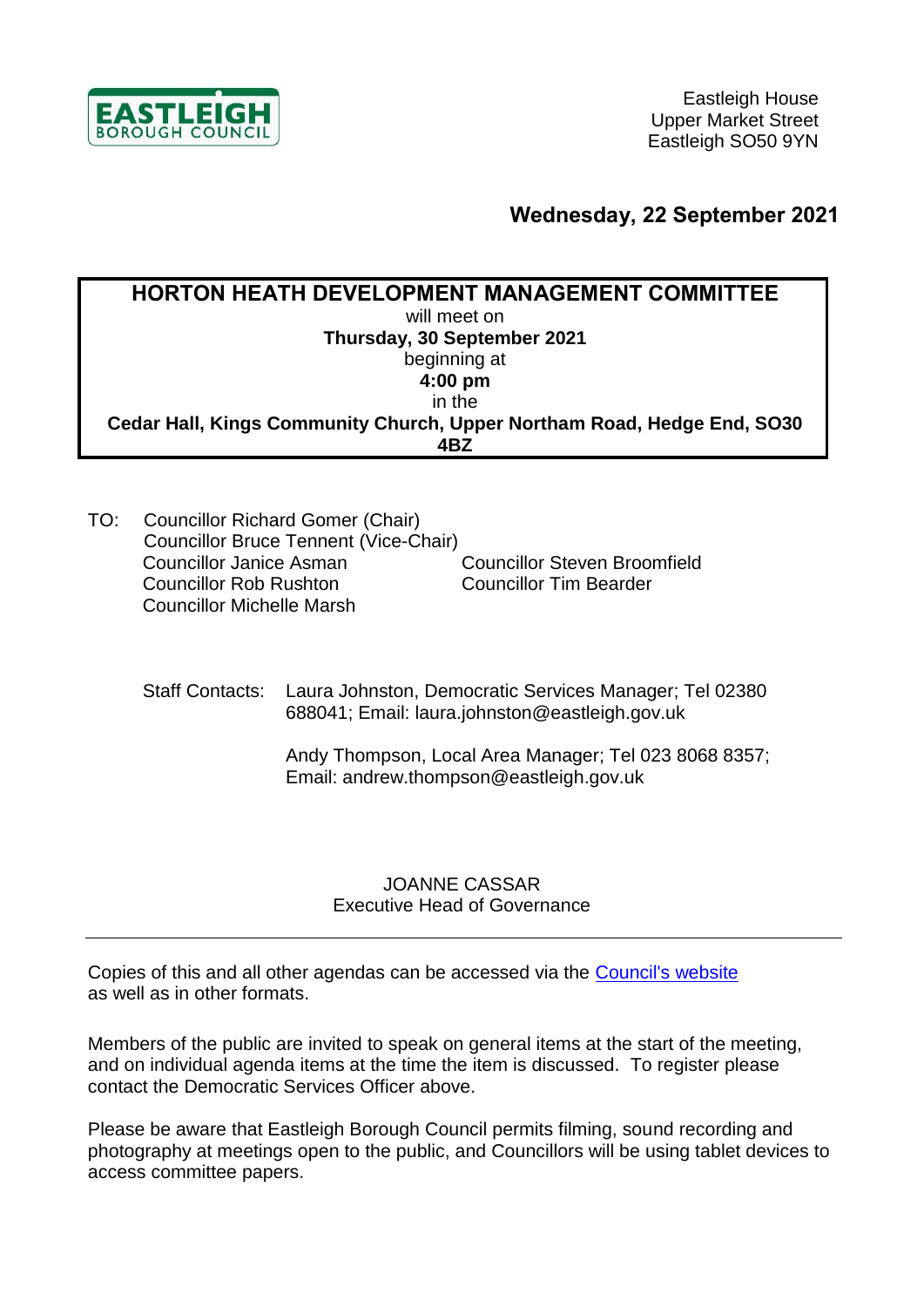## **AGENDA**

- **1.** Apologies
- **2.** Declarations of Interest
- **3.** Minutes of Previous Meeting (Pages 5 6)

That the minutes of the meeting held on 7 January 2021 be approved and signed by the Chair as a correct record.

**4.** Public Participation

Public seating will be limited at this meeting due to the ongoing Covid-19 pandemic. You can submit questions in advance of the meeting to the following email: [democratic.services@eastleigh.gov.uk.](mailto:democratic.services@eastleigh.gov.uk) The deadline for submissions is **4pm on Tuesday 28 September 2021**. Please let us know if you wish to attend the meeting in person so that we can manage numbers. You **will not** be able to speak unless you have registered in advance. We encourage those attending to wear a mask and take a test to ensure that they are not at risk of infecting anyone with Covid-19.

- **5.** Planning Guidelines
- **6.** Planning Application Land at Burnetts Lane, Fir Tree Lane and Allington Lane, Eastleigh, SO50 7BZ - O/20/89498 (Pages 7 - 128)

Outline: Phased mixed-use development comprising: up to 2,500 residential units in total; a primary Local Centre (and supporting secondary local centres) comprising mixed-use residential/retail/leisure/community/employment/day nursery/food establishment uses; office, commercial and industrial uses; a Primary School; public open space including formal sports facilities and informal provisions; relocation of solar panels; key infrastructure and utilities provision including new roads, footpaths and cycle paths and improvements to the existing road junction at Fir Tree Lane/Burnetts Lane; and ecological, landscape, site preparation and demolition works (All Matters Reserved Except Access). This application is subject to Environmental Impact Assessment (O/20/89498).

Public seating will be limited at this meeting due to the ongoing Covid-19 pandemic. You can submit questions in advance of the meeting to the following email: [democratic.services@eastleigh.gov.uk.](mailto:democratic.services@eastleigh.gov.uk) The deadline for submissions is **4pm on Tuesday 28 September 2021**. Please let us know if you wish to attend the meeting in person so that we can manage numbers. You **will not** be able to speak unless you have registered in advance. We encourage those attending to wear a mask and take a test to ensure that they are not at risk of infecting anyone with Covid-19.

## **DATE OF NEXT MEETING TBC**

**Your Council's electronic news service - [e-news](http://www.eastleigh.gov.uk/enews) -**